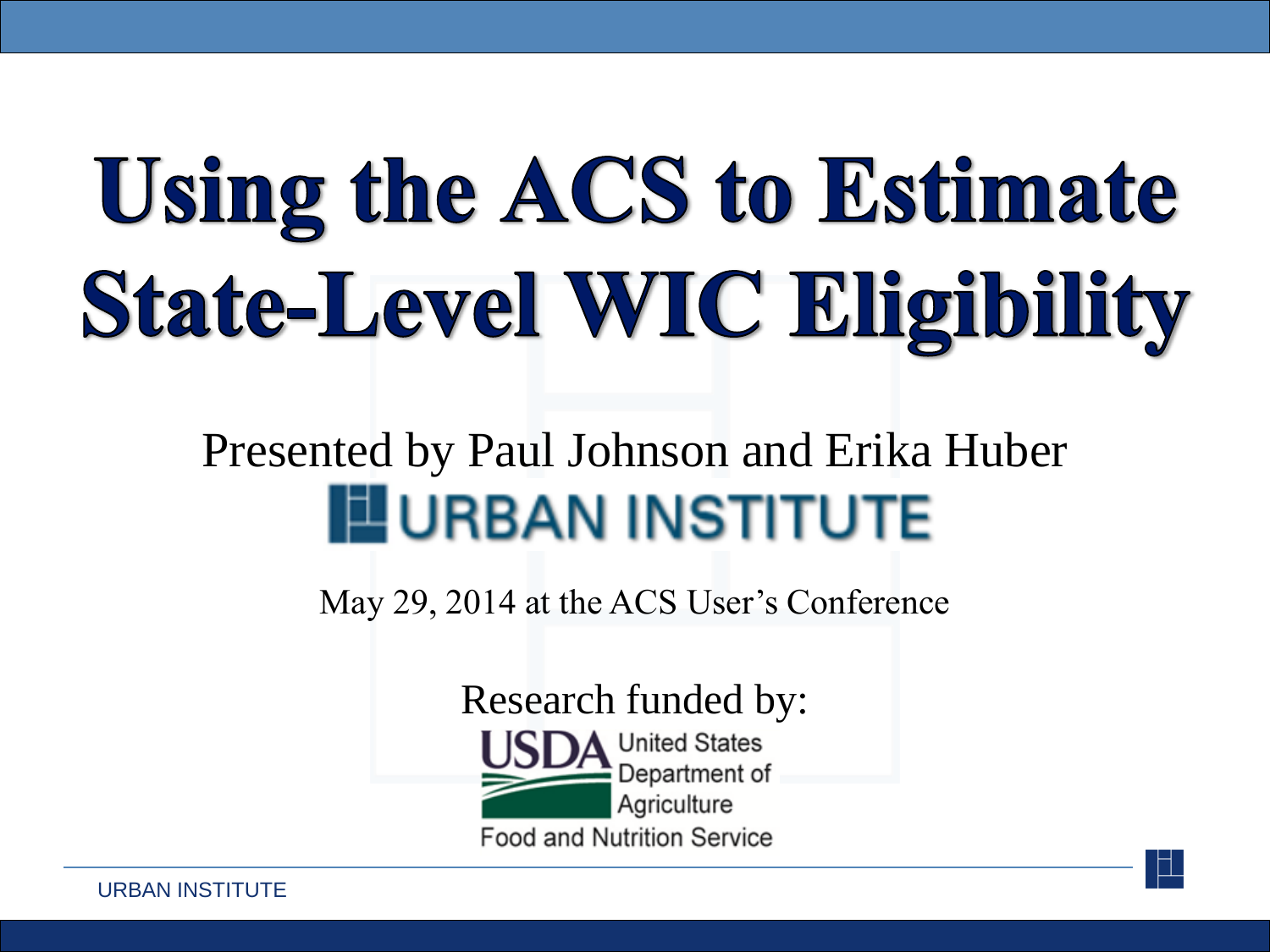## Why this talk?

Since the early 1990's, national-level WIC eligibility has been estimated using the **CPS** .

Starting in 2010, the Urban Institute added statelevel eligibility estimates to the national-level estimates provided to FNS by using the **ACS**.

**Both** the **CPS** and **ACS** are used in order to achieve consistent national and state estimates.

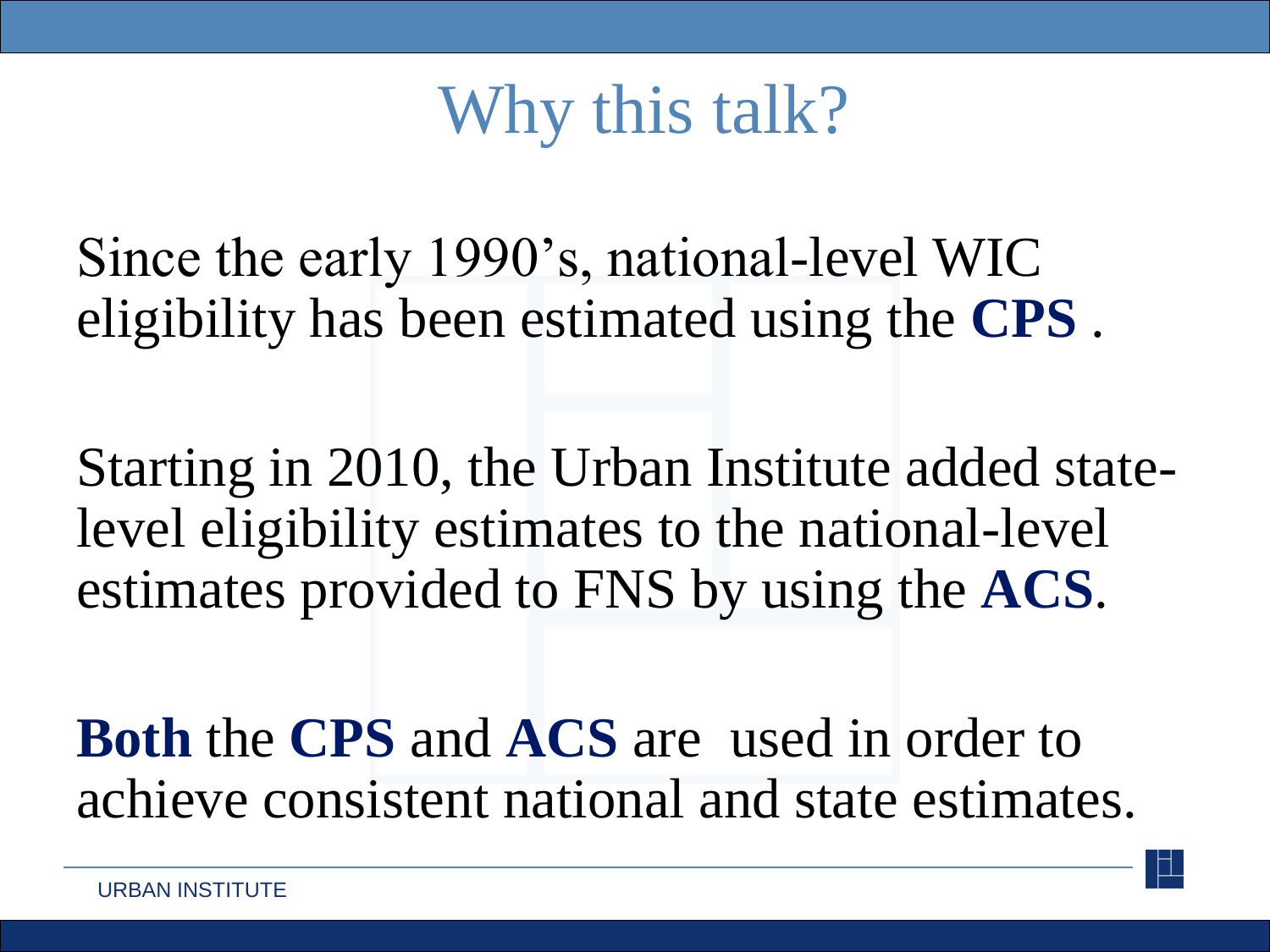## Special Supplemental Nutrition Program for **Women, Infants, and Children (WIC)**

Serves persons with the following characteristics:

#### • **Demographic**

- Pregnant women
- Postpartum and breastfeeding women
- Infants
- Children up to age 5
- **Financial**
	- Family income less than 185% of poverty, or
	- Enrolled in Medicaid, SNAP, TANF

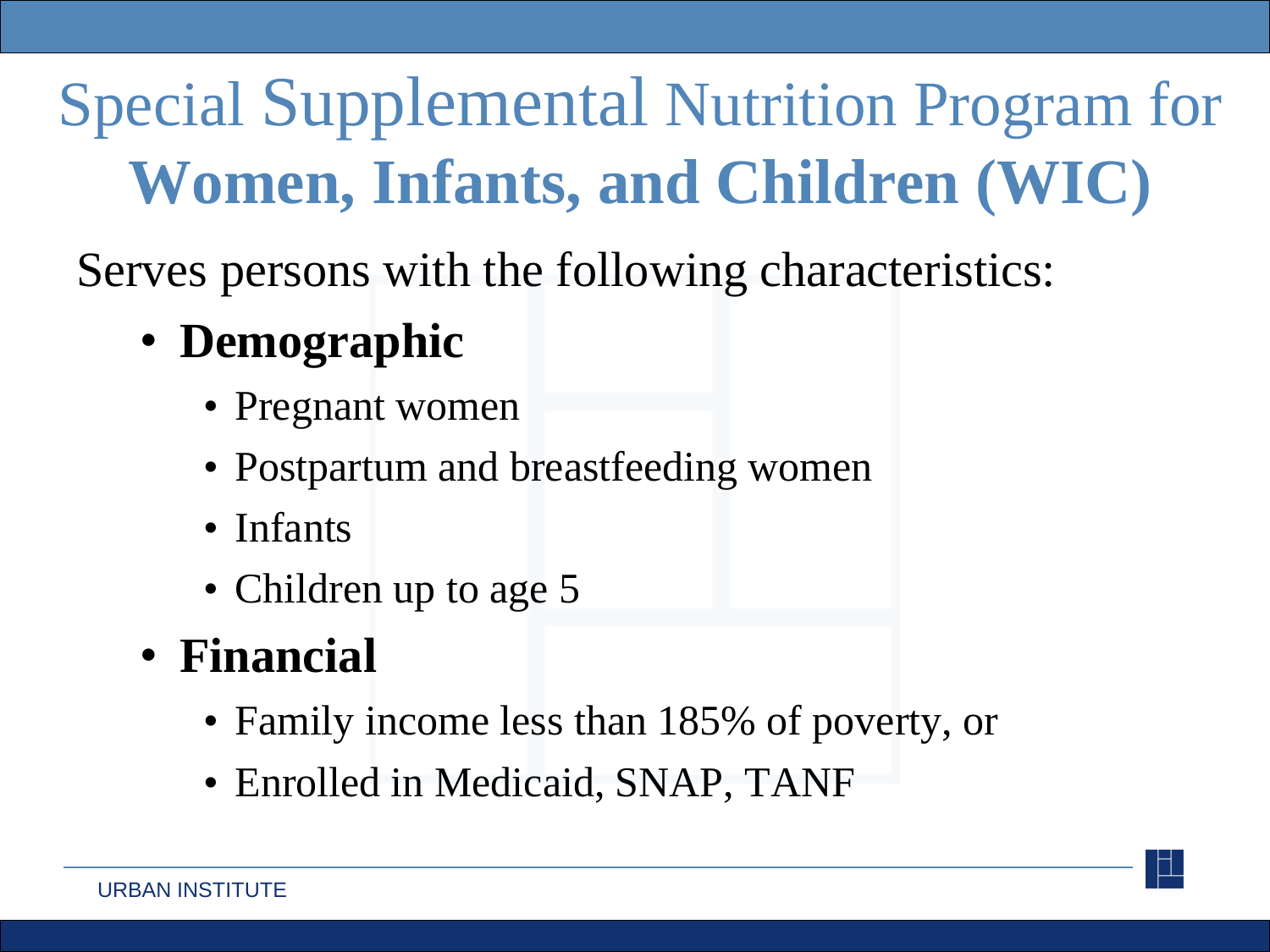## Why are Our Eligibility Estimates Needed?

#### Help estimate total **Federal** funding requirements.

#### Judge the effectiveness of **States** in enrolling eligible individuals.



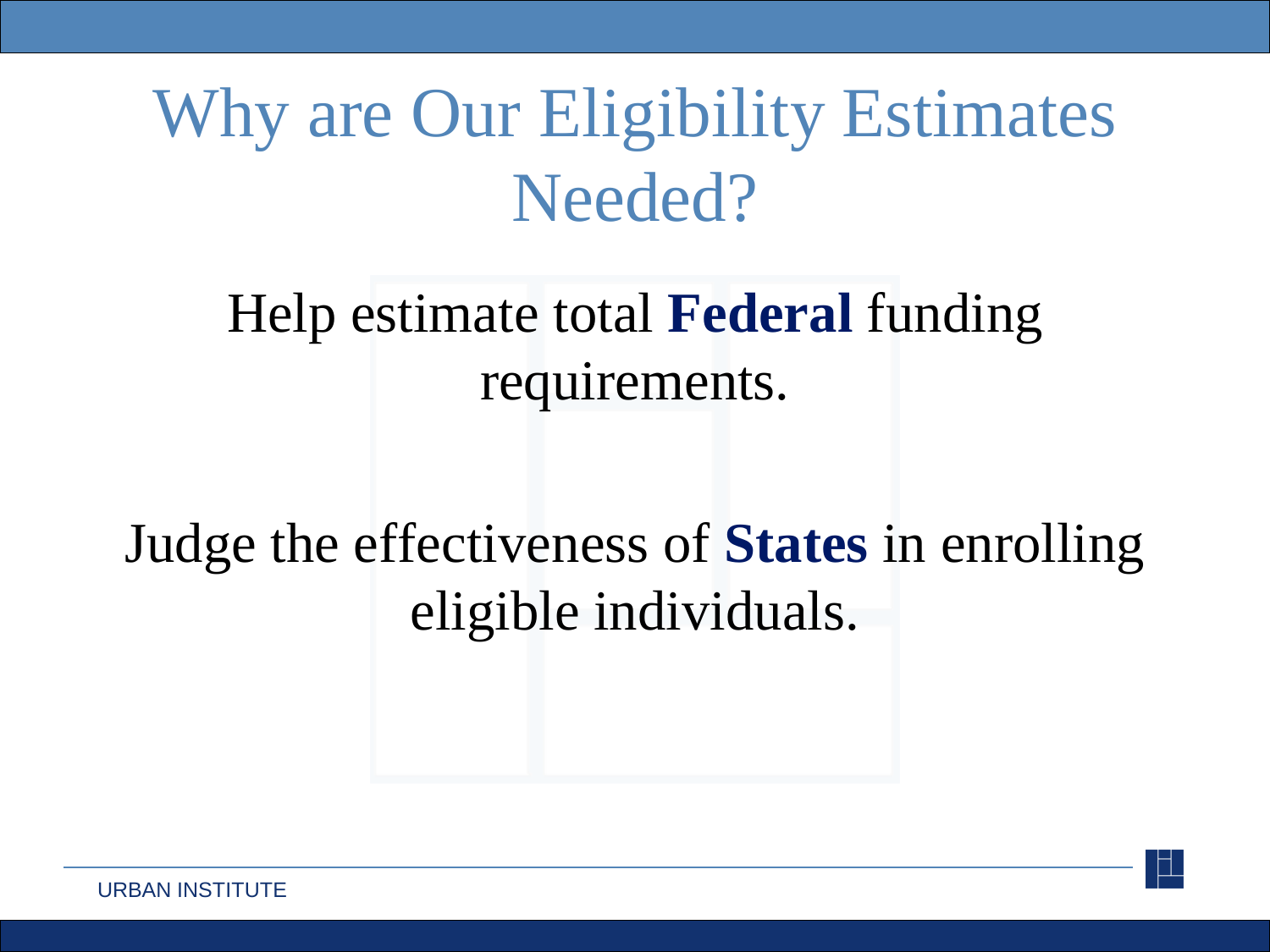## Eligibility-Related Data Available from the ACS and CPS

|                            | ACS      | <b>CPS</b> |
|----------------------------|----------|------------|
| Income                     |          |            |
| Family Relationship        |          |            |
| <b>Time Period Covered</b> |          |            |
| <b>State Level</b>         |          |            |
| Monthly                    | $\bm{x}$ | X          |
| Pregnancy/Breastfeeding    |          |            |



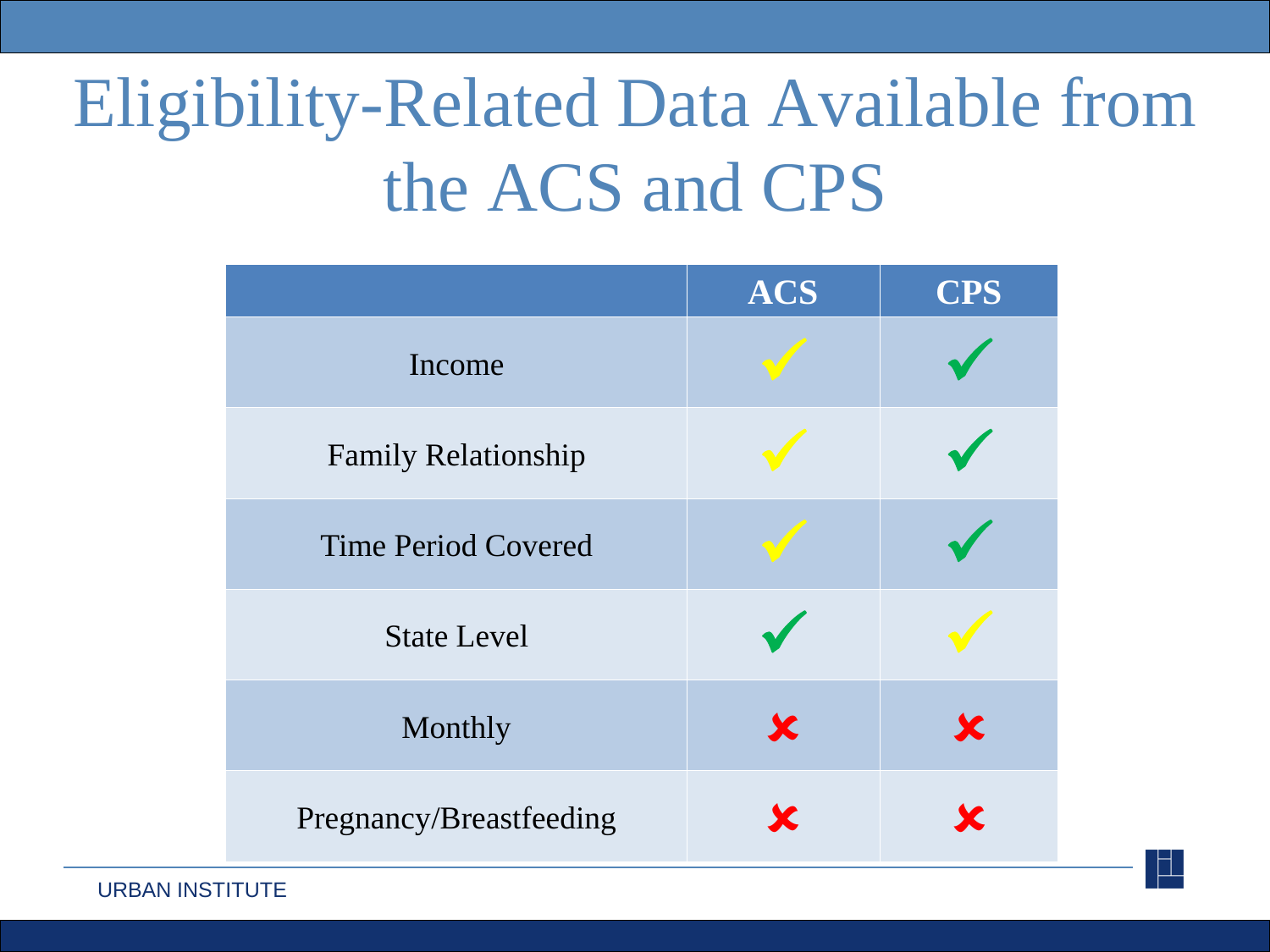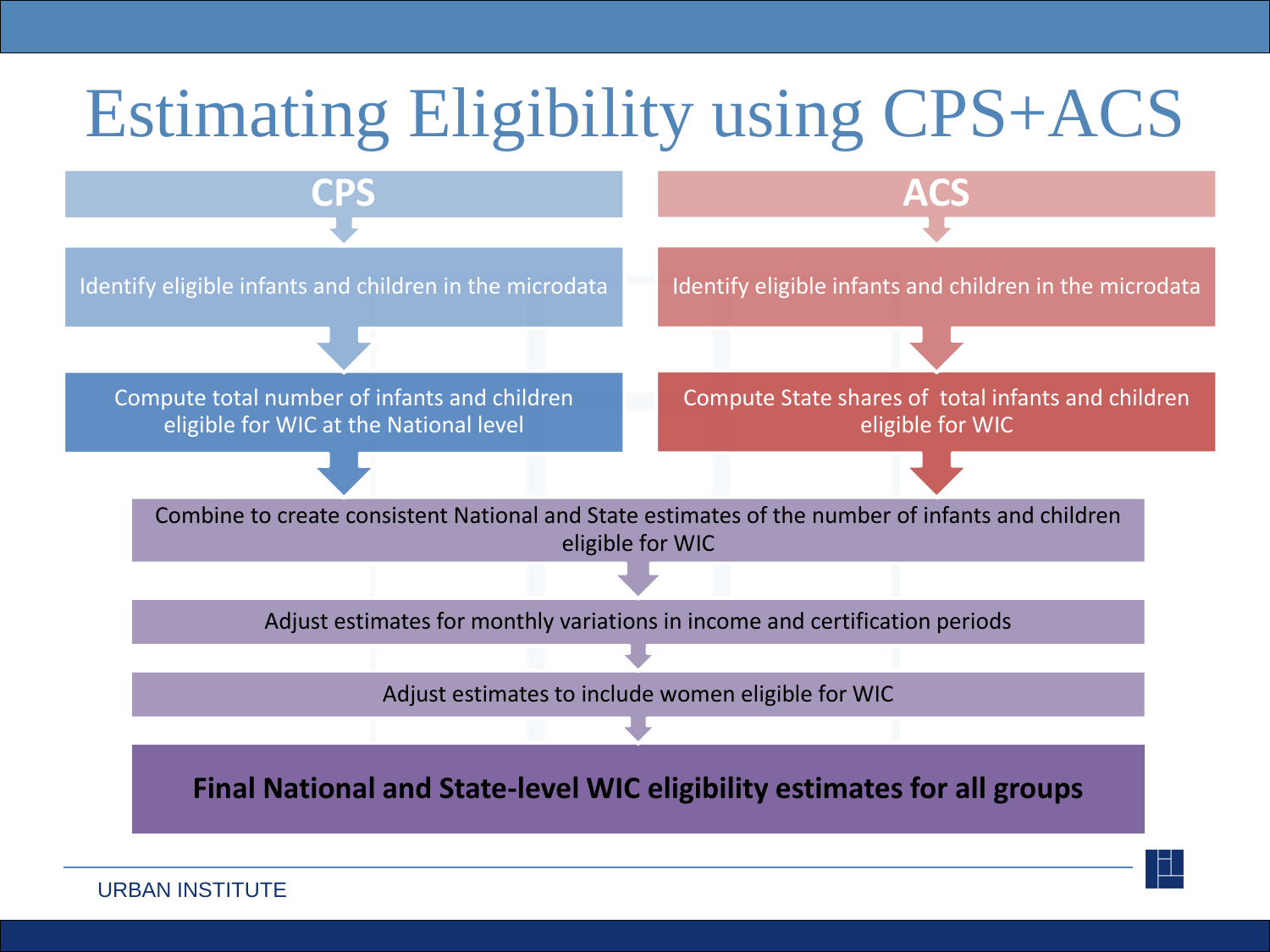## Estimated Eligibility by State, 2011

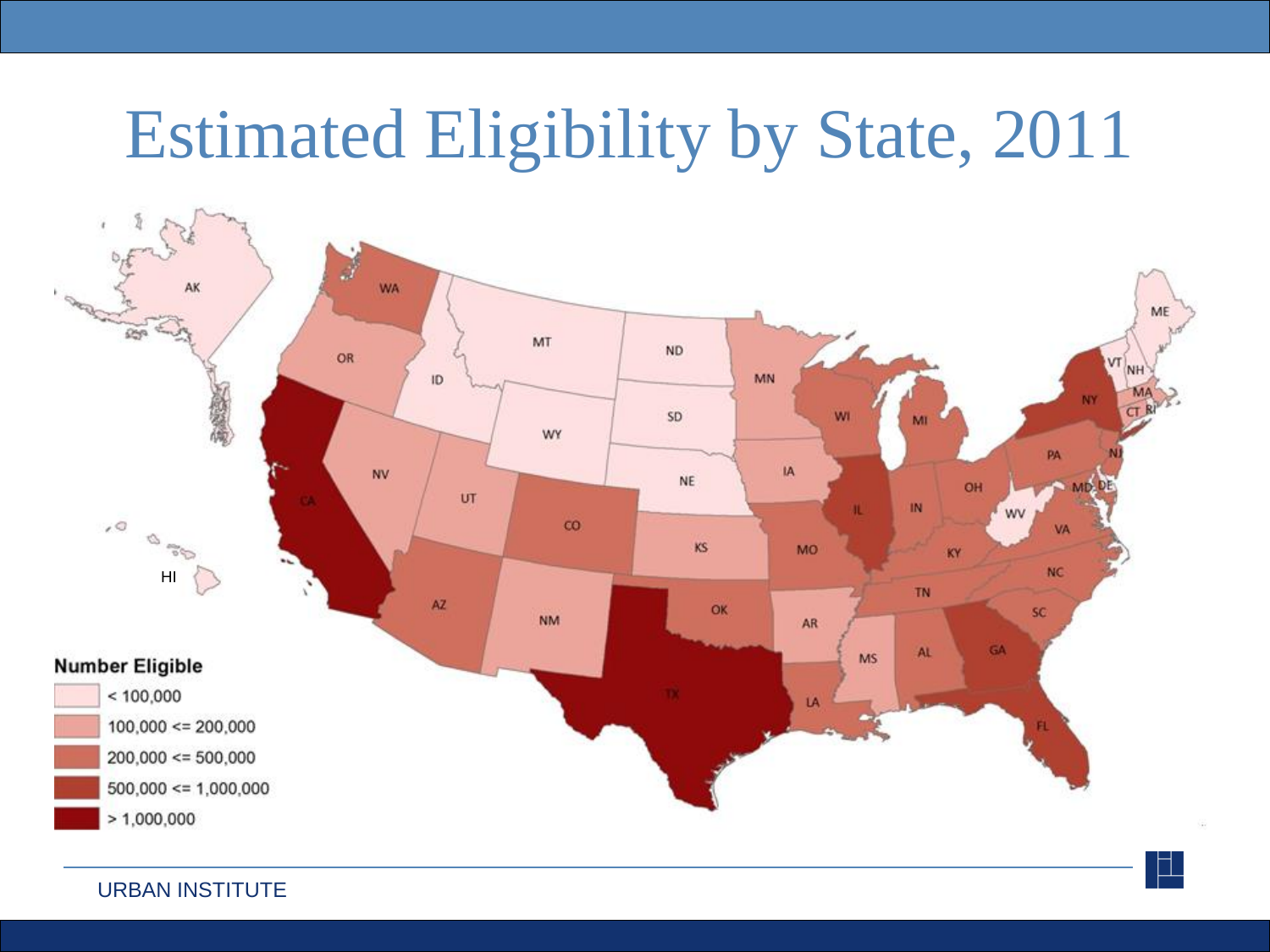## Estimated Coverage Rates by State, 2011

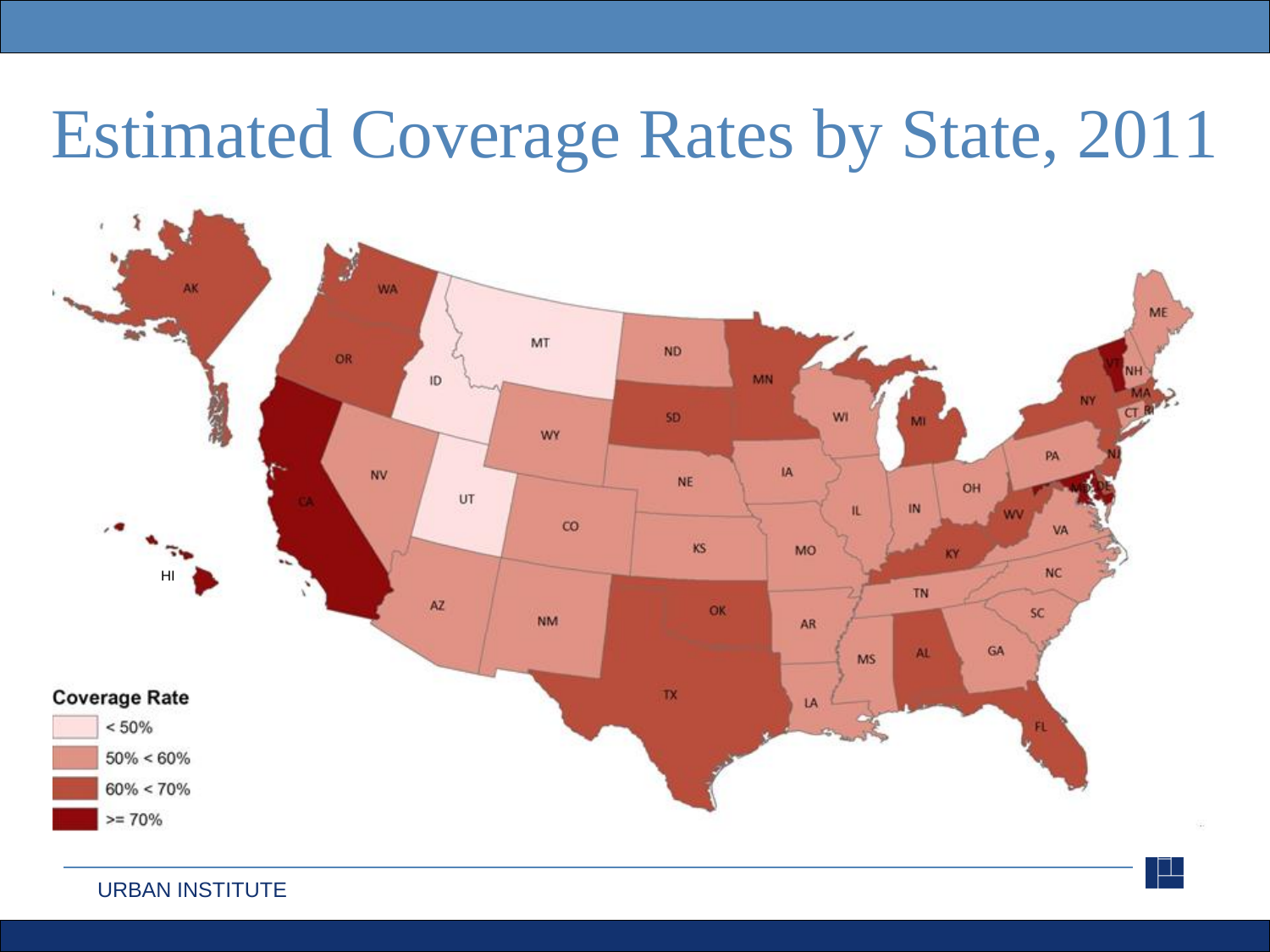#### Precision of State Estimates, 2011

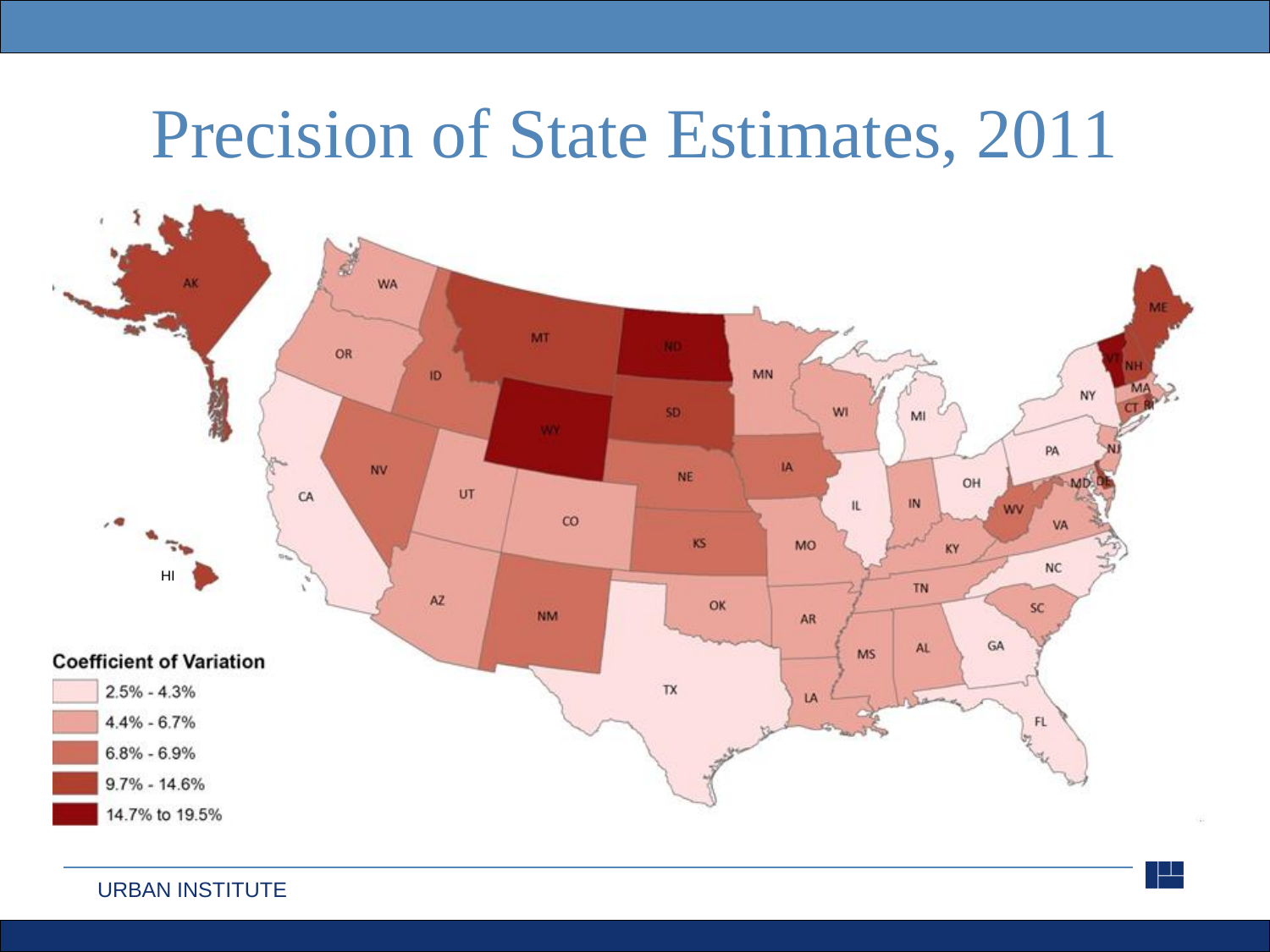## Final Thoughts

**CPS** supplies detail, but not enough sample for states

**ACS** supplies less detail, but offers state-level precision

**CPS+ACS** enhances, rather than replaces, prior estimates

**Neither** source provides everything, so adjustments are needed